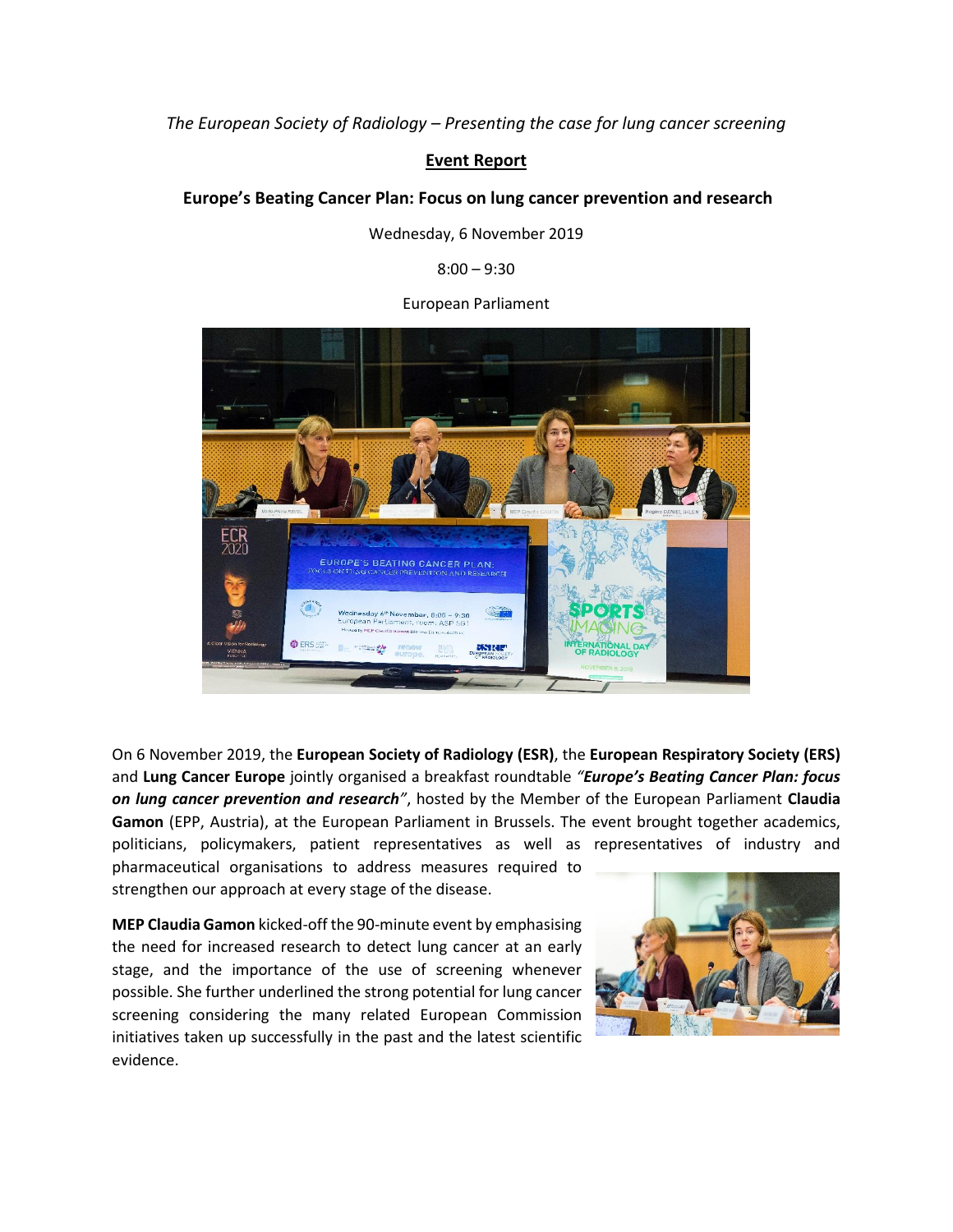

**Prof. Marie-Pierre REVEL**, Past-president of the European Society of Thoracic Imaging (ESTI) and one of the ESR experts on lung cancer, highlighted that lung cancer is the first cause of cancer death in the European Union (EU) and that it is curable only when detected before the onset of symptoms. Lung cancer screening by low-dose computed tomography complies with the World Health Organisation (WHO) requirements for the launch of a national programme. Moreover, three recent European trials with an efficient strategy that reduces false positives through a software analysis of lesion volume and growth have proved beneficial with up to 69% mortality reduction in women, and the ionising radiation dose is equivalent to a transatlantic flight. Therefore, Prof. Revel advocated for the implementation of lung cancer screening pilot programmes in EU Member States and for a trained workforce

of radiologists with certification programmes. She underlined the past and future ESR/ERS statements on lung cancer screening and the actions to be undertaken at European Union level. Prof. Marie-Pierre Revel suggested that:

- the Council of the EU update the 2003 Council Recommendation on cancer screening to include lung cancer
- the European Commission develop lung cancer screening guidelines and include lung cancer in the scope of the Cancer Mission and Europe's Beating Cancer Plan
- the European Parliament raise awareness on this deadly disease by adopting a parliamentary resolution and encouraging the European Commission and Member States to act

**Prof. Dr. Otto C. Burghuber**, from the Department of Respiratory and Clinical Care Medicine in the Otto Wagner Hospital in Vienna and representing the European Respiratory Society, pointed out the overall increase in lung cancer cases in the European Union, and specifically in women. He highlighted that despite the survival rate being less than 5% at an advanced stage and having a high economic burden that increases along with the stage of cancer, only 5.6% of total cancer research is currently allocated to lung cancer. He emphasised the need for research on this disease to improve the rate of early diagnosis and screening, to improve characterisation of molecular and genetic profiles for personalised therapy and to find progress in lung cancer treatment, hence immunotherapy, chemotherapy and targeted drugs.

**Ms Regine Deniel Ihlen**, patient representative from Lung Cancer Europe (LuCE), shed some light on the difficulties lung cancer patients and survivors face. She highlighted that society tended to view lung cancer as a self-inflicted disease and to stigmatise patients, which has led to their isolation. She further outlined that patients needed psychological support, should have the right to be forgotten and that the patient perspective was often overlooked when talking about cancer. Therefore, she put forward the All.can survey which collects patient insights on cancer care and gives opportunities for improving efficiency.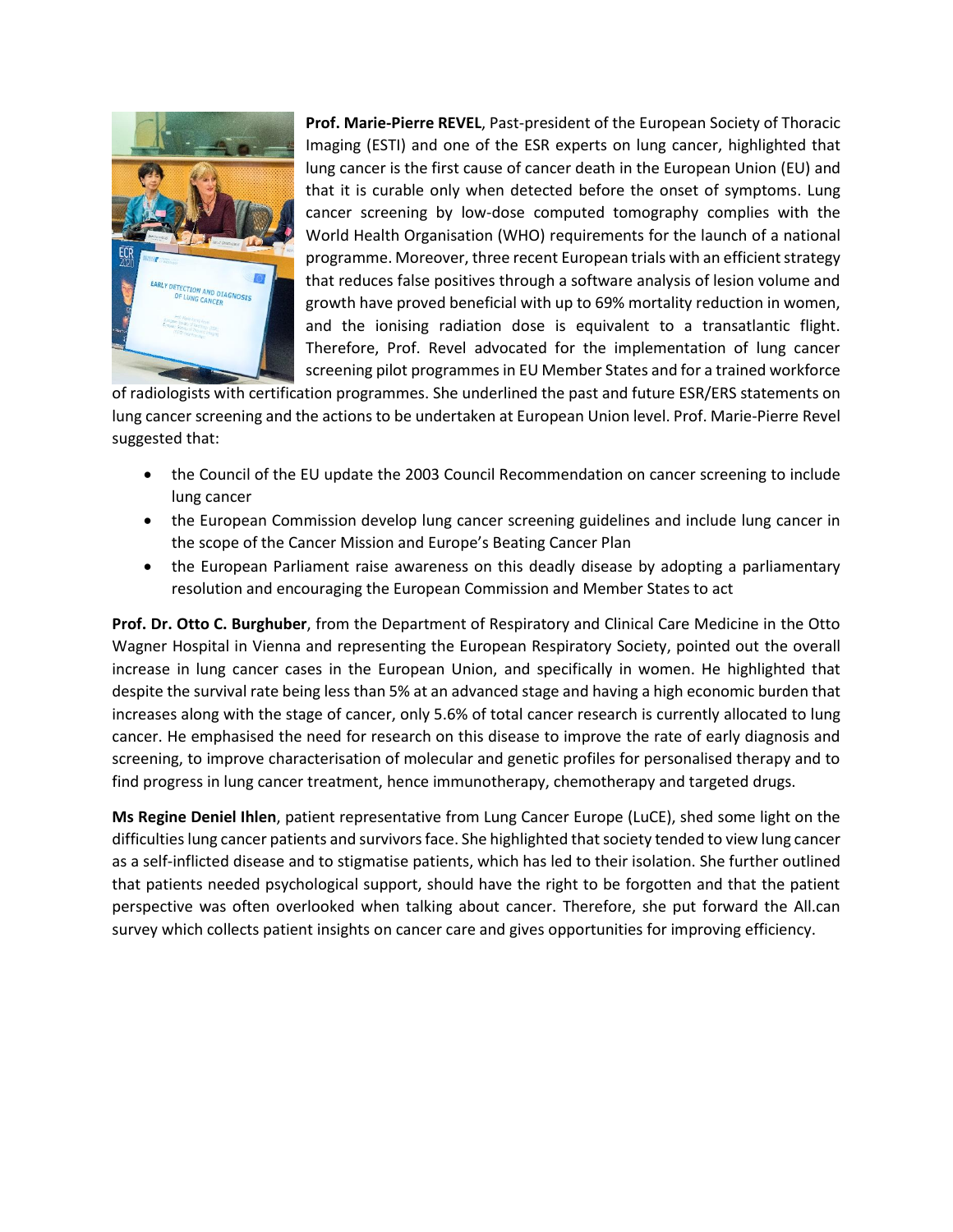



**Dr David R. Baldwin**, consultant respiratory physician at Nottingham University Hospitals, Honorary Professor of Medicine at the University of Nottingham and speaking on behalf of the European Respiratory Society, stresses the median survival rate of 6 months for lung cancer compared to colorectal cancer that displays a more than 10-year survival rate for 57% of patients. He emphasised that lung cancer screening programmes should select the right people, ensure participation, have high standards in scanning processes, good management of indeterminate



and incidental findings, and should make sure that clinical work-up is state-of-the-art and safe. In his view, the key to lung cancer outcomes are screening, awareness, early and rapid diagnosis, access to facilities and equipment, access to treatment, patient voice and active involvement, fiscal support, data, guidelines, standards and research. He stated that there should also be a simultaneous focus on smoking cessation, add-on health intervention, ensuring that patients received correct and good information as well as on the issue of resources. Lung cancer screening must be underpinned by new and better treatment and clinical excellence.

The ensuing lively discussion allowed stakeholders to ask questions and exchange views with the panel. **Mr Richard Price** and **Mr Mike Morrissey,** from the European Cancer Organisation, and **Prof. Regina Beets-Tan**, 2<sup>nd</sup> Vice President of the European Society of Radiology and appointed member of the Mission Board for Cancer, intervened. The issues raised included the way to ensure lung cancer is comprised in the Cancer Mission, the extent to which screening facilities going to people instead of the other way round was a key part of the strategy to encourage Member states to take up lung cancer screening, and the current scope of the cancer mission board and Horizon Europe missions.